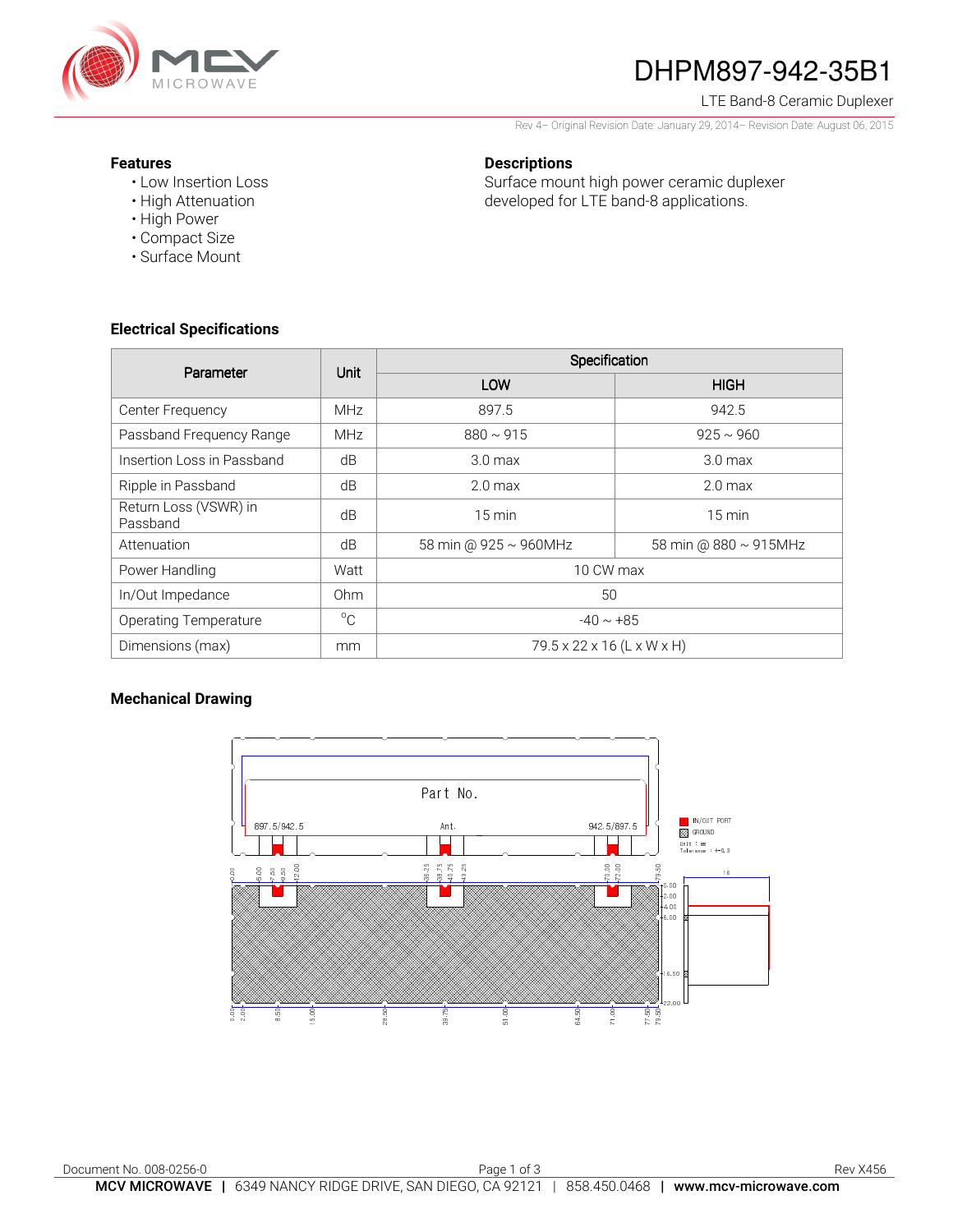

### DHPM897-942-35B1

#### LTE Band-8 Ceramic Duplexer

Rev 4– Original Revision Date: January 29, 2014– Revision Date: August 06, 2015

### **Recommended PCB Layout**



### **Electrical Response**